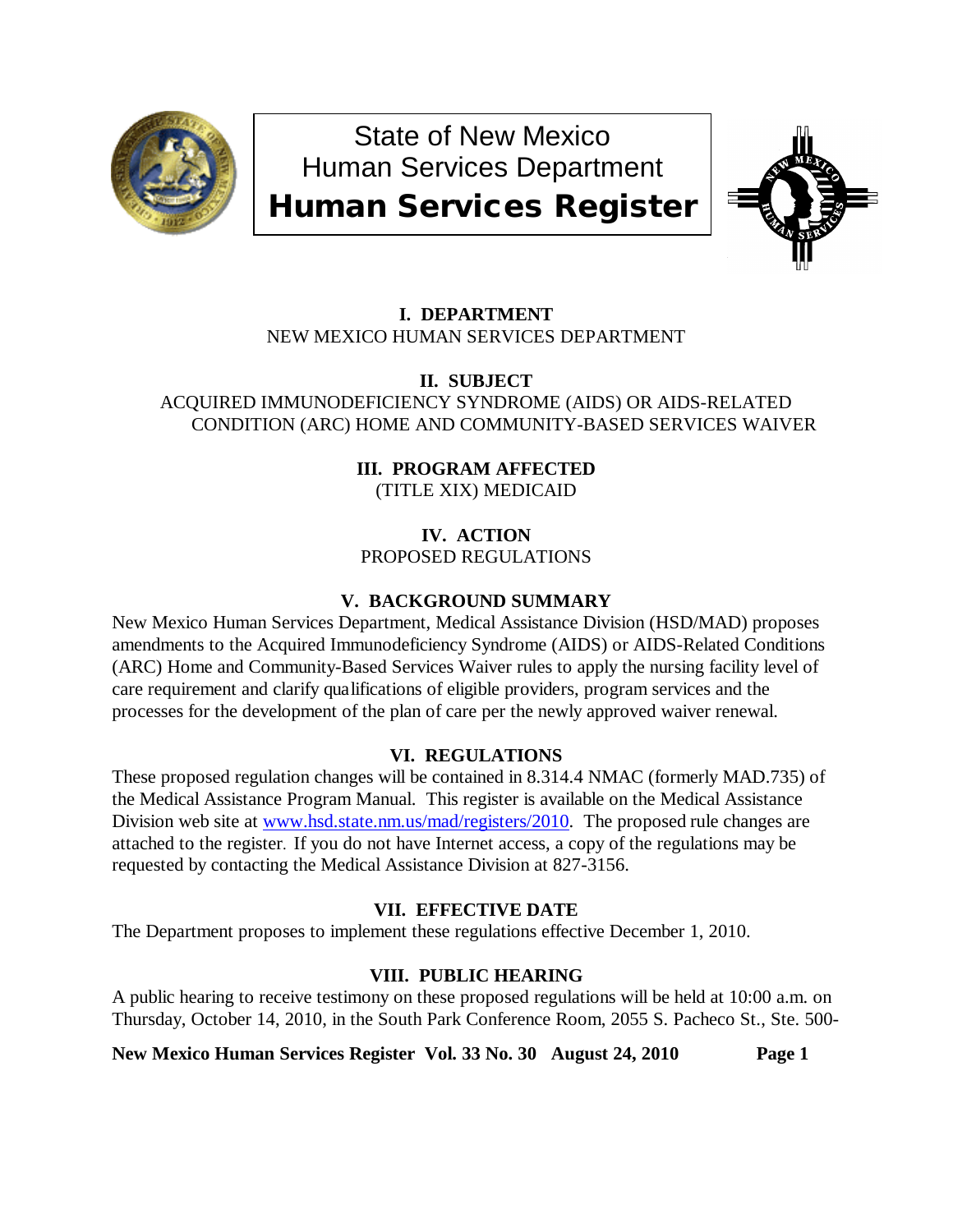590, Santa Fe, NM.

If you are a person with a disability and you require this information in an alternative format or require a special accommodation to participate in the public hearing, please contact the Division toll free at 1-888-997-2583 and ask for extension 7-3156. In Santa Fe call 827-3156. The Department's TDD system may be accessed toll-free at 1-800-659-8331 or in Santa Fe by calling 827-3184. The Department requests at least ten (10) days advance notice to provide requested alternative formats and special accommodations.

Copies of all comments will be made available by the Medical Assistance Division upon request by providing copies directly to a requestor or by making them available on the MAD website or at a location within the county of the requestor.

# **IX. ADDRESS**

Interested persons may address written or recorded comments to:

Kathryn Falls, Secretary Human Services Department P.O. Box 2348 Santa Fe, New Mexico 87504-2348

These comments must be received no later than 5:00 p.m. on October 14, 2010. Written and recorded comments will be given the same consideration as oral comments made at the public hearing. Interested persons may also address comments via electronic mail to: [Magdalena.Romero@state.nm.us.](mailto:Magdalena.Romero@state.nm.us)

# **X. PUBLICATIONS**

Publication of these regulations approved by:

KATHRYN FALLS, SECRETARY HUMAN SERVICES DEPARTMENT

**New Mexico Human Services Register Vol. 33 No. 30 August 24, 2010 Page 2**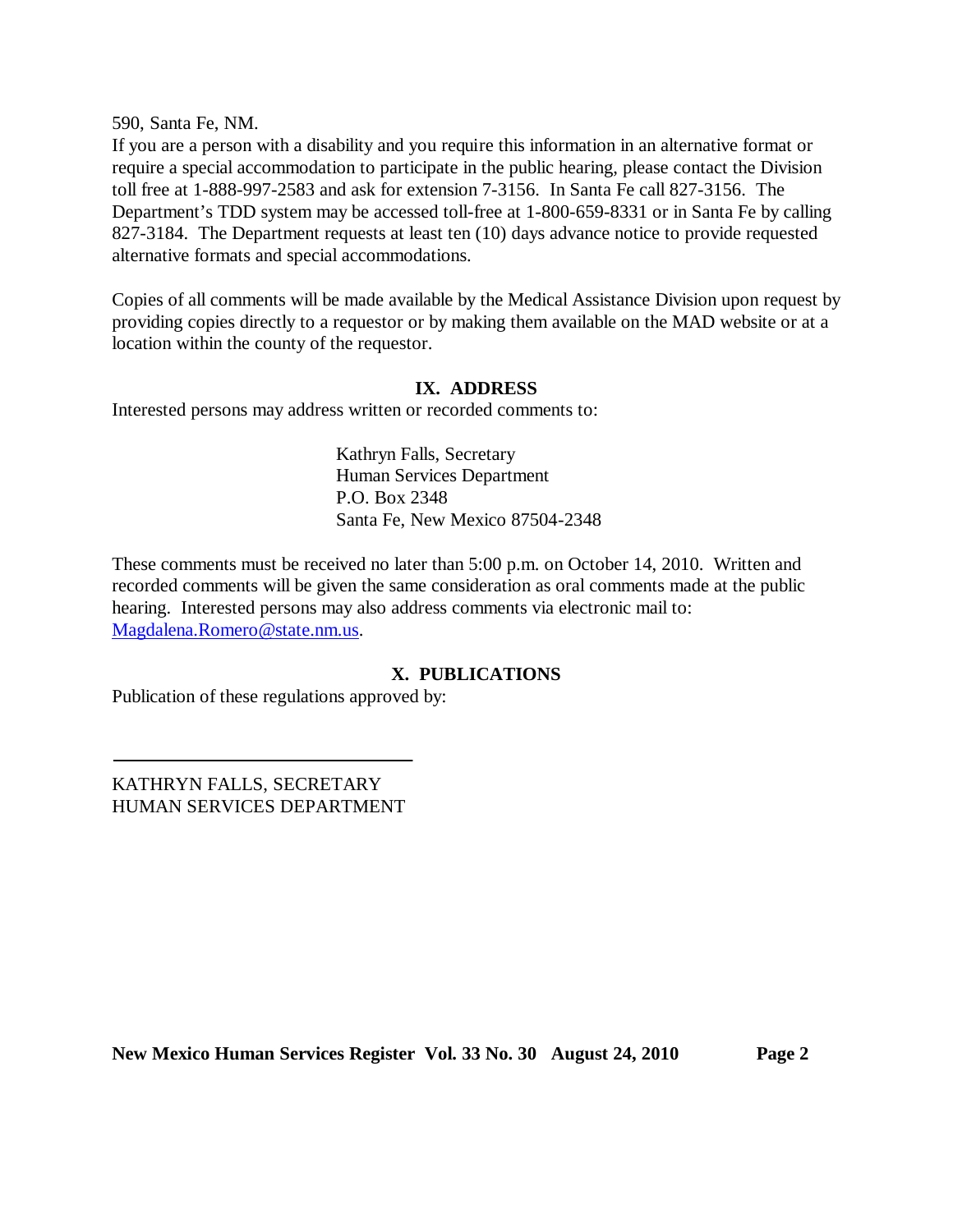#### **TITLE 8 SOCIAL SERVICES CHAPTER 314 LONG TERM CARE SERVICES-WAIVERS PART 4 ACQUIRED IMMUNODEFICIENCY SYNDROME (AIDS) OR AIDS-RELATED CONDITION HOME AND COMMUNITY-BASED SERVICES WAIVER**

**8.314.4.1 ISSUING AGENCY:** New Mexico Human Services Department. [2/1/95; 8.314.4.1 NMAC - Rn, 8 NMAC 4.MAD.000.1, 12/1/10]

**8.314.4.2 SCOPE:** The rule applies to the general public. [2/1/95; 8.314.4.2 NMAC - Rn, 8 NMAC 4.MAD.000.2, 12/1/10]

**8.314.4.3 STATUTORY AUTHORITY:** The New Mexico medicaid program is administered pursuant to regulations promulgated by the federal department of health and human services under Title XIX of the Social Security Act, as amended and by the state human services department pursuant to state statute. [See Section 27-2-12-12] et seq. NMSA 1978 (Repl. Pamp. 1991)] See NMSA 1978, Section 27-2-12 et seq . [2/1/95; 8.314.4.3 NMAC - Rn, 8 NMAC 4.MAD.000.3 & A, 12/1/10]

**8.314.4.4 DURATION:** Permanent.

[2/1/95; 8.314.4.4 NMAC - Rn, 8 NMAC 4.MAD.000.4, 12/1/10]

**8.314.4.5 EFFECTIVE DATE:** February 1, 1995, unless a later date is cited at the end of the section. [2/1/95; 8.314.4.5 NMAC - Rn, 8 NMAC 4.MAD.000.5 & A, 12/1/10]

**8.314.4.6 OBJECTIVE:** The objective of [these regulations] this rule is to provide policies for the service [2/1/95; 8.314.4.6 NMAC - Rn, 8 NMAC 4.MAD.000.6 & A, 12/1/10] portion of the New Mexico medicaid program. These policies describe eligible providers, covered services, noncovered services, utilization review, and provider reimbursement.

#### **8.314.4.7 DEFINITIONS:** [RESERVED]

**8.314.4.8 MISSION STATEMENT:** [The mission of the New Mexico medical assistance division (MAD) is to maximize the health status of medicaid-eligible individuals by furnishing payment for quality health services at levels comparable to private health plans.] To reduce the impact of poverty on people living in New Mexico and to assure low income and individuals with disabilities in New Mexico equal participation in the life of their communities.

[2/1/95; 8.314.4.8 NMAC - Rn, 8 NMAC 4.MAD.002 & A, 12/1/10]

# **8.314.4.9 ACQUIRED IMMUNODEFICIENCY SYNDROME (AIDS) OR AIDS-RELATED**

**CONDITION HOME AND COMMUNITY-BASED SERVICES WAIVER:** The New Mexico medicaid program (medicaid) pays for medically necessary services furnished to eligible recipients. To help New Mexico recipients receive necessary [service] services, the New Mexico medical assistance division (MAD) has obtained a waiver of certain federal regulations to provide home and community-based services waiver (HCBSW) programs to recipients as an alternative to institutionalization. [See Section 2176 of the Omnibus Budget Reconciliation Act of 1981, codified at 42 CFR 441.300 Subpart G.] See 42 CFR 441.300. This section describes the HCBSW services for recipients who are diagnosed as having acquired immunodeficiency syndrome (AIDS) or AIDS-related conditions (ARC), eligible providers, covered waiver services, service limitations, and general reimbursement methodology.

[2/1/95; 8.314.4.9 NMAC - Rn, 8 NMAC 4.MAD.735 & A, 12/1/10]

#### **8.314.4.10 ELIGIBLE PROVIDERS:**

A. Upon approval of New Mexico medical assistance program provider participation agreements by MAD, providers who meet the following requirements are eligible to be reimbursed for furnishing waiver services to recipients:

(1) meet standards established by the HCBSW program; and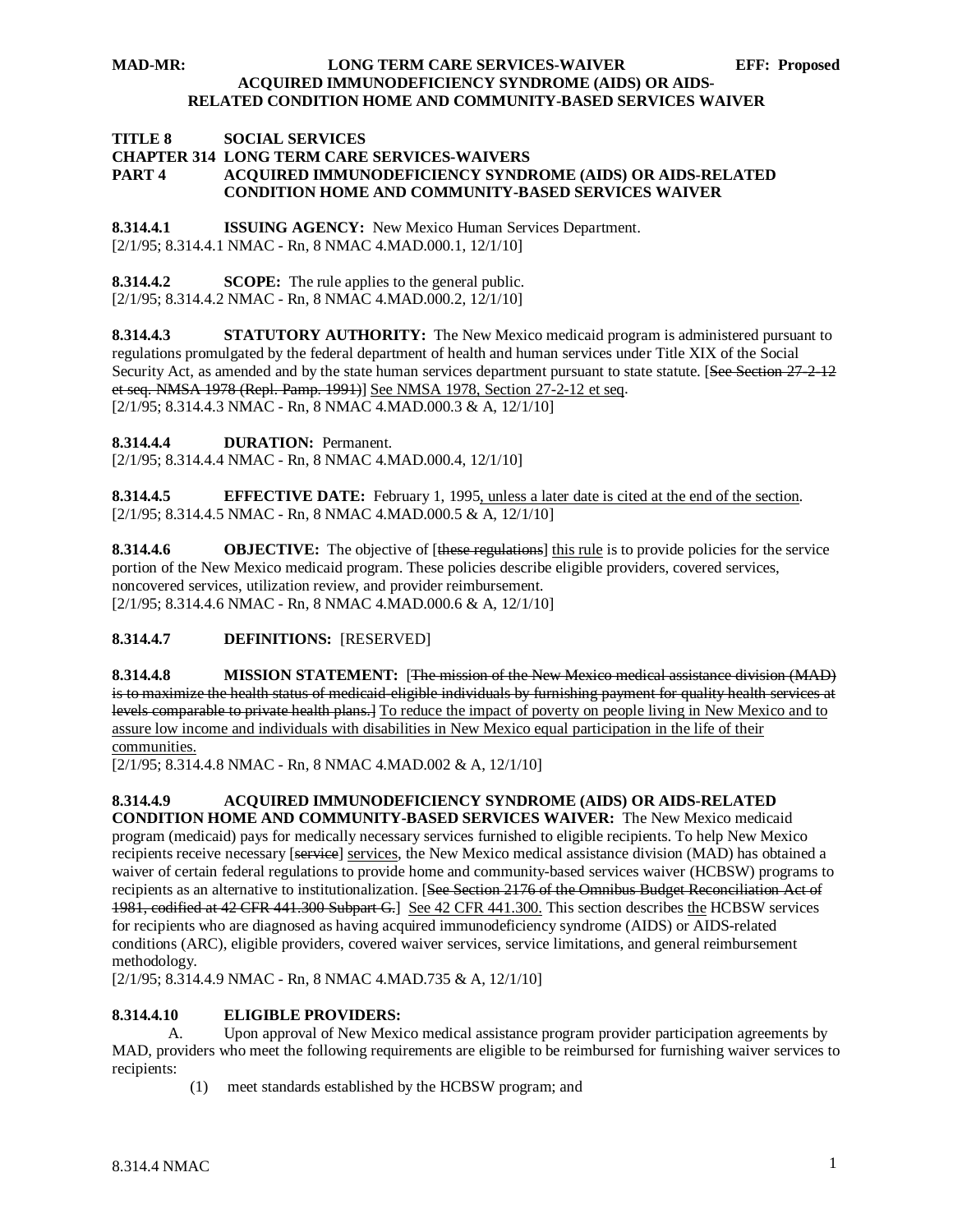(2) provide services to recipients in the same scope, quality and manner as provided to the general public; see 8.302.1 NMAC, *General Provider Policies.*

B. Once enrolled, providers receive a packet of information, including medicaid program policies, billing instructions, utilization review instructions, and other pertinent material from MAD and the department of health (DOH). Providers are responsible for ensuring that they have received these materials and for updating them as new materials are received from MAD.

C. **Qualifications of case management agency providers:** [Agencies must meet the standards developed for the HCBSW programs by the New Mexico department of health. Case management assessment activities necessary to establish eligibility for the waiver program are administrative costs.] Agencies must meet the standards developed for this HCBSW program by the applicable division of the New Mexico DOH. Case management agencies are required to have national accreditation. These accrediting organizations are the commission on accreditation of rehabilitation facilities (CARF), the joint commission or another nationally recognized accrediting authority. Case management assessment activities necessary to establish eligibility are considered administrative costs.

D. **Qualifications of case managers:** Case managers employed by case management agencies must have the skills and abilities necessary to perform case management services for recipients who are diagnosed with AIDS or ARC, as defined by the [HCBWS] HCBSW standards for this waiver program. Case managers must have one of the following credentials:

(1) bachelor's degree in social work, counseling, [gerontology,] psychology, rehabilitation counseling, nursing, or a closely related field; or

(2) licensed as a registered nurse, as defined by the New Mexico state board of nursing: or

(3) licensed as a social worker, as defined by the New Mexico board of social work examiners .

E. **Qualification of home health agency:** Agencies providing home health services must be licensed as a home health agency by the New Mexico DOH and meet the standards developed for the HCBSW programs by the New Mexico department of health.

F. **Qualifications of homemaker/personal care [ and in-home respite care service] services providers:** [Homemaker/personal care and in-home respite care service providers must have the specific knowledge, skills and abilities to furnish services, as specified in the standards developed by the applicable HCBSW program of the department of health. For medicaid reimbursement, homemaker/personal care services providers and in-home respite care service providers must be physically and mentally able to perform tasks specified in the plan of care (POC). ]

 $\overline{\phantom{a}}$ 1) homemaker/personal care services must be provided by a licensed home health agency, a licensed rural health clinic or a licensed or certified federally qualified health center; and

(2) homemaker/personal care services providers must have the specific knowledge, skills and abilities to furnish services, as specified in the standards developed by the applicable HCBSW program of the New Mexico DOH; for medicaid reimbursement, homemaker/personal care services providers must be physically and mentally able to perform tasks as specified in the plan of care (POC).

G. **Qualifications of private duty nursing providers:** [ Private duty nursing services must be provided by licensed home health agencies or certified rural health clinics. Direct nursing services are provided by individuals who are currently licensed as registered or licensed practical nurses by the New Mexico state board of nursing] Private duty nursing services must be provided by a licensed home health agency, a licensed rural health [2/1/95; 8.314.4.10 NMAC - Rn, 8 NMAC 4.MAD.735.1 & A, 12/1/10] clinic, or a licensed or certified federally qualified health center, using only registered nurses or licensed practical nurses holding a current New Mexico board of nursing license and having a minimum of one year of supervised nursing experience; nursing experience preferably with individuals who have been diagnosed with AIDS or ARC.

**8.314.4.11 PROVIDER RESPONSIBILITIES:** [Providers who furnish services to medicaid recipients must comply with all specified medicaid participation requirements. See Section MAD-701, General Provider Policies. Providers must verify that individuals are eligible for medicaid at the time services are furnished and determine if medicaid recipients have other health insurance. Providers must maintain records which are sufficient to fully disclose the extent and nature of the services provided to recipients. See Section MAD-701, General Provider Policies.<sup>1</sup>

A. participation requirements. See 8.302.1 NMAC, *General Provider Policies*. Providers who furnish services to medicaid recipients must comply with all specified medicaid

Providers must verify that individuals are eligible for medicaid at the time services are furnished and determine if medicaid recipients have other health insurance.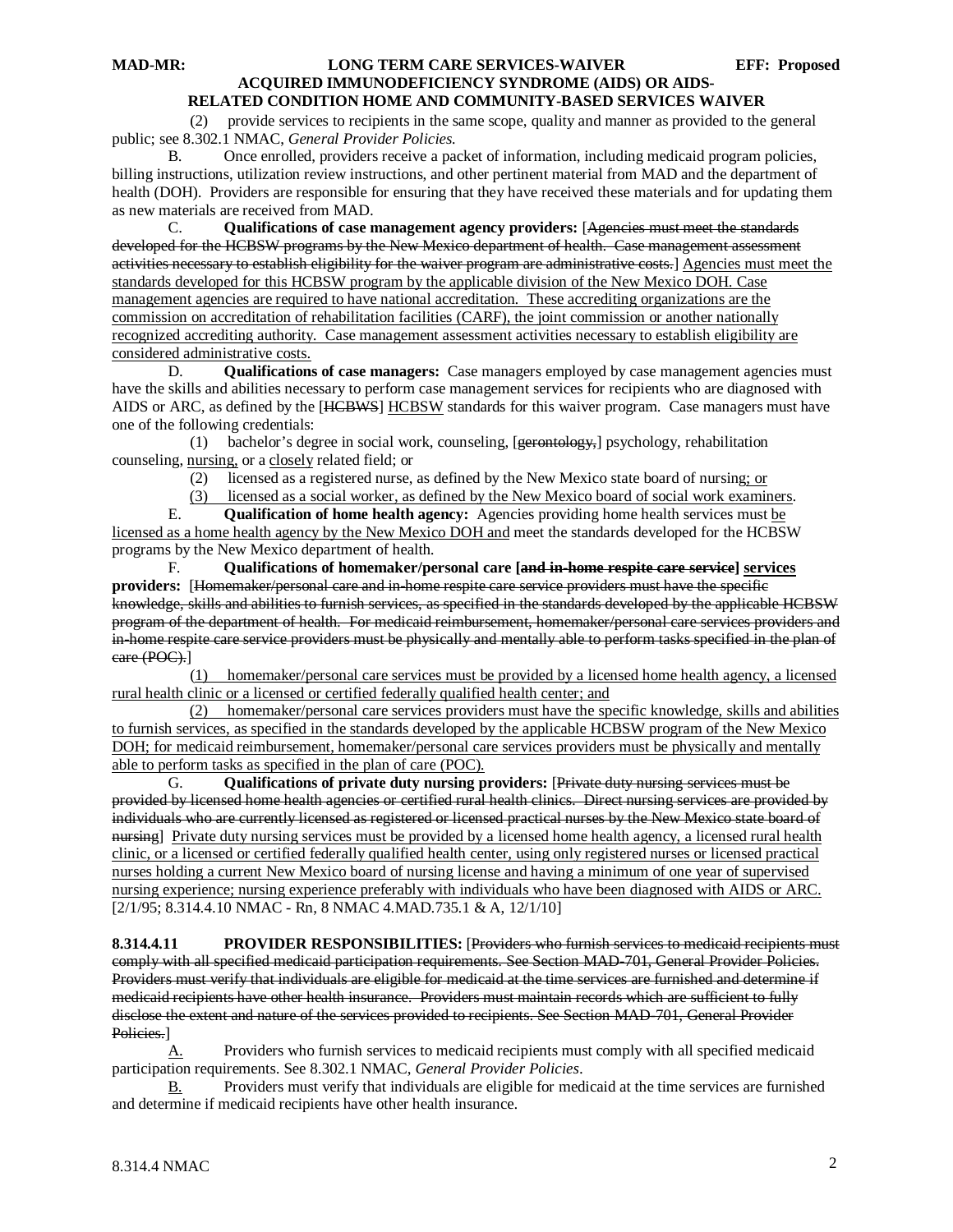C. [2/1/95; 8.314.4.11 NMAC - Rn, 8 NMAC 4.MAD.735.2 & A, 12/1/10] Providers must maintain records which are sufficient to fully disclose the extent and nature of the services provided to recipients. See 8.302.1 NMAC, *General Provider Policies.*

**8.314.4.12 ELIGIBLE RECIPIENTS:** Medicaid recipients diagnosed as having AIDS or ARC and who require [hospital or a high or low level] a nursing facility level of care (LOC) may be eligible to participate in the [2/1/95; 8.314.4.12 NMAC - Rn, 8 NMAC 4.MAD.735.3 & A, A, 12/1/10] acquired immunodeficiency syndrome or AIDS-related conditions HCBSW program.

**8.314.4.13 COVERED WAIVER SERVICES:** This medicaid waiver covers the following services for a specified number of recipients diagnosed as having AIDS or ARC, as an alternative to institutionalization  $\frac{1}{r}$  in a hospital], based on availability of unduplicated recipient (UDR) positions and program funding.

A. **Case management services:** Case managers provide a link between recipients and care providers and coordinate the use of community resources needed for that care. At least every month, the case manager is required to conduct a face-to-face contact with the recipient. The scope of the case manager's duties includes the following:

[*[*] (1) assess the recipient's medical and social needs and functional limitations, using a standardized needs assessment instrument, in cooperation with recipients, primary care givers and families;

(2) develop and implement the plan of care (POC);

(3) coordinate and monitor the delivery of services;

(4) evaluate the effectiveness of services provided under the POC and revise the plan as necessary;

 (5) reassess the recipient's need for and use of HCBSW services and arrange for financial eligibility redeterminations and level of medical care determinations annually, or more frequently if necessary;

 (6) mobilize the use of "natural helping" networks, such as family members, church members and friends; and

 (7) provide the documentation required by the HCBSW and regular medicaid program for maintenance of accountability for services and expenditures. ]

(1) identifying medical, social, educational, family and community support resources;

(2) scheduling and coordinating timely interdisciplinary team (IDT) meetings to develop and modify the POC annually and as needed by any team member;

 (3) documenting contacts with the recipient and providers responsible for delivery of services to the recipient;

(4) verifying eligibility on an annual basis;

 (5) ensuring the long-term care assessment abstract (LTCAA- ISD 379) is completed and signed by the physician, physician assistant or clinical nurse practitioner (CNP);

(6) ensuring that the comprehensive individual assessment (CIA) is completed;

 (7) ensuring the timely submission of the LOC packet including the LTCAA and CIA to the thirdparty assessor (TPA) contractor for prior authorization;

 (8) ensuring the waiver review form (MAD 046) is submitted timely, both annually and as needed; (9) initiating an ongoing monitoring process that provides for evaluation of delivery, effectiveness,

appropriateness of services and support provided to the participant as identified in the POC;

(10) performing an annual participant satisfaction survey; and

 (11) coordinating services provided through the AIDS waiver and other sources (state plan, commercial insurance, educational and community).

B. **Homemaker/personal care services:** This medicaid waiver covers home/personal care services which are medically necessary and included in the recipient's POC. Homemaker/personal care services include the following duties:

 [(1) home management and maintenance which includes promotion of self-care, house cleaning, minor home repairs:

|                      |        | preparation of meals, including shopping, menu planning and helping the recipient eat;            |
|----------------------|--------|---------------------------------------------------------------------------------------------------|
|                      | $\sim$ |                                                                                                   |
|                      |        | non medical personal care services, including assistance with mobility personal comfort and       |
|                      |        | <u>hon meurcar personar care services, meruumg assistance with moonity, personar connor and i</u> |
| <del>grooming;</del> |        |                                                                                                   |
|                      |        |                                                                                                   |
|                      |        | - shopping and errands which are necessary for maintenance of the recipient at home;              |
|                      |        |                                                                                                   |
|                      |        | transportation arrangements, as indicated in the POC;                                             |
|                      |        |                                                                                                   |

(6) emotional support;

(7) identification and reporting problems to case managers and nursing staff;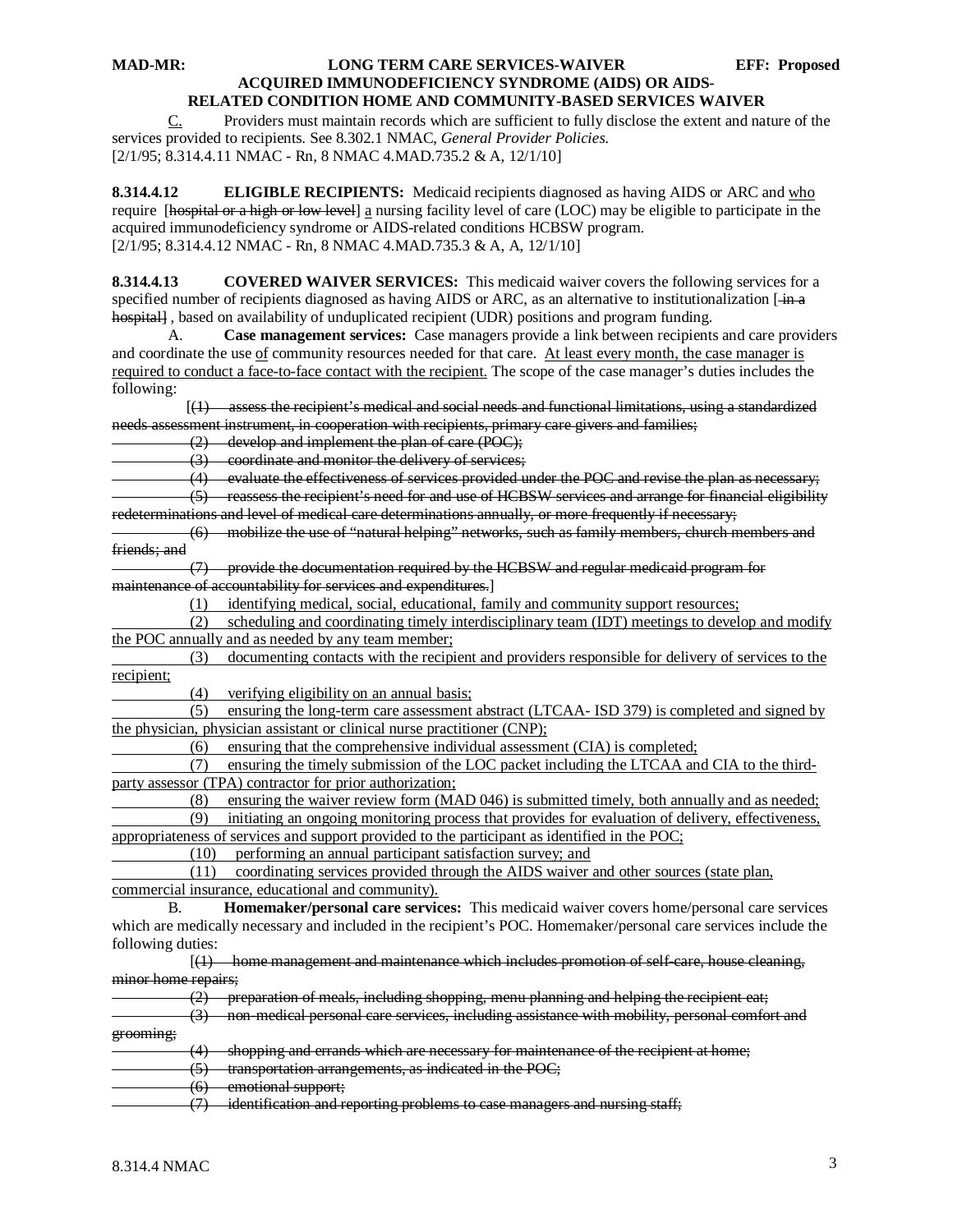## **MAD-MR: LONG TERM CARE SERVICES-WAIVER EFF: Proposed**

### **ACQUIRED IMMUNODEFICIENCY SYNDROME (AIDS) OR AIDS-RELATED CONDITION HOME AND COMMUNITY-BASED SERVICES WAIVER**

(8) health needs as specified in the POC and follow-up on health care needs; and

(9) assisting recipients with direct contact with case managers. ]

 (1) providing home management and maintenance, including budget preparation, promotion of selfcare, house cleaning, dusting, mopping and vacuuming, minor home repairs, minor clothing repairs, making beds, changing linens, washing dishes, doing laundry and routine maintenance;

 (2) providing meal preparation, including shopping, menu planning and assisting the recipient in eating;

 (3) providing non-medical personal care services, such as assistance with mobility; personal comfort; and grooming of the recipient, including bathing, shampooing, dressing, preventive skin care and assistance with elimination;

(4) shopping and performing errands necessary for maintenance of the recipient at home;

 (5) arranging for transportation or accompanying the recipient so that he/she may receive services as indicated in the POC;

 (6) assisting with arrangements for health care services within the POC and following-up on health care services;

 (7) teaching household members, family members or other appropriate individuals to assist with the care of the recipient;

(8) identifying and reporting problems to case managers and nursing staff; and

(9) facilitating and assisting the recipient with direct contact with the case manager.

C. **Private duty nursing:** This medicaid waiver covers medically necessary skilled private duty nursing services needed to avoid institutionalization which are provided to recipients in their own home. [Private duty nurses must accomplish the following:] Private duty nursing services are provided to a recipient at home and include activities, procedures, and treatment for a physical condition, physical illness, or chronic disability. Services may include medication management; administration and teaching; aspiration precautions; feeding tube management such as gastrostomy and jejunostomy; skin care; weight management; urinary catheter management; bowel and bladder care; wound care; health education; health screening; infection control; environmental management for safety; nutrition management; oxygen management; seizure management and precautions; anxiety reduction; staff supervision; and behavior and self-care assistance. The scope of the private duty nurse's duties includes:

 $(1)$ initiate] initiating the development and implementation of the nursing treatment plan under the direction of the recipient's physician and in conjunction with the case manager in a manner that fulfills the recipient's specific needs;

 $(2)$ inform] informing the case manager of physician-ordered changes regarding the recipient's health status;

(3) [ensure] ensuring that recipient complaints and concerns about services are reported to the case manager in a timely fashion and in a manner which directs the complaint or concern to a satisfactory conclusion;

(4) [**report**] reporting any situation which is or may be harmful to recipients or others to the case management agency; and

 $(5)$ abide] abiding by the scope of practice for licensing, as defined by the New Mexico board of nursing.

[2/1/95; 8.314.4.13 NMAC - Rn, 8 NMAC 4.MAD.735.4 & A, 12/1/10]

**8.314.4.14 NON-COVERED SERVICES:** Only services listed as covered waiver services are covered under the HCBSW program. Ancillary services may be available to waiver recipients through the regular medicaid program. Ancillary services are subject to the limitations and coverage restrictions which exist for other medicaid services. See [Section MAD-602] 8.301.3 NMAC, *General Noncovered Services,* for general services not covered by the medicaid program.

[2/1/95; 8.314.4.14 NMAC - Rn, 8 NMAC 4.MAD.735.5 & A, 12/1/10]

**8.314.4.15 PLAN OF CARE:** An initial individualized plan of care (POC) must be developed by a team of professionals in consultation with [recipients] the recipient and others involved in the recipient's care within 90 days of being determined eligible for the AIDS waiver.

[A. The interdisciplinary team must review the treatment plan at least every six (6) months or more often if indicated.

The following must be contained in the plan of care or documents used in the development of the plan of care. The plan of care and all supporting documents must be available for review in the recipient's file: (1) statement of the nature of the specific problem and the specific needs of the recipient;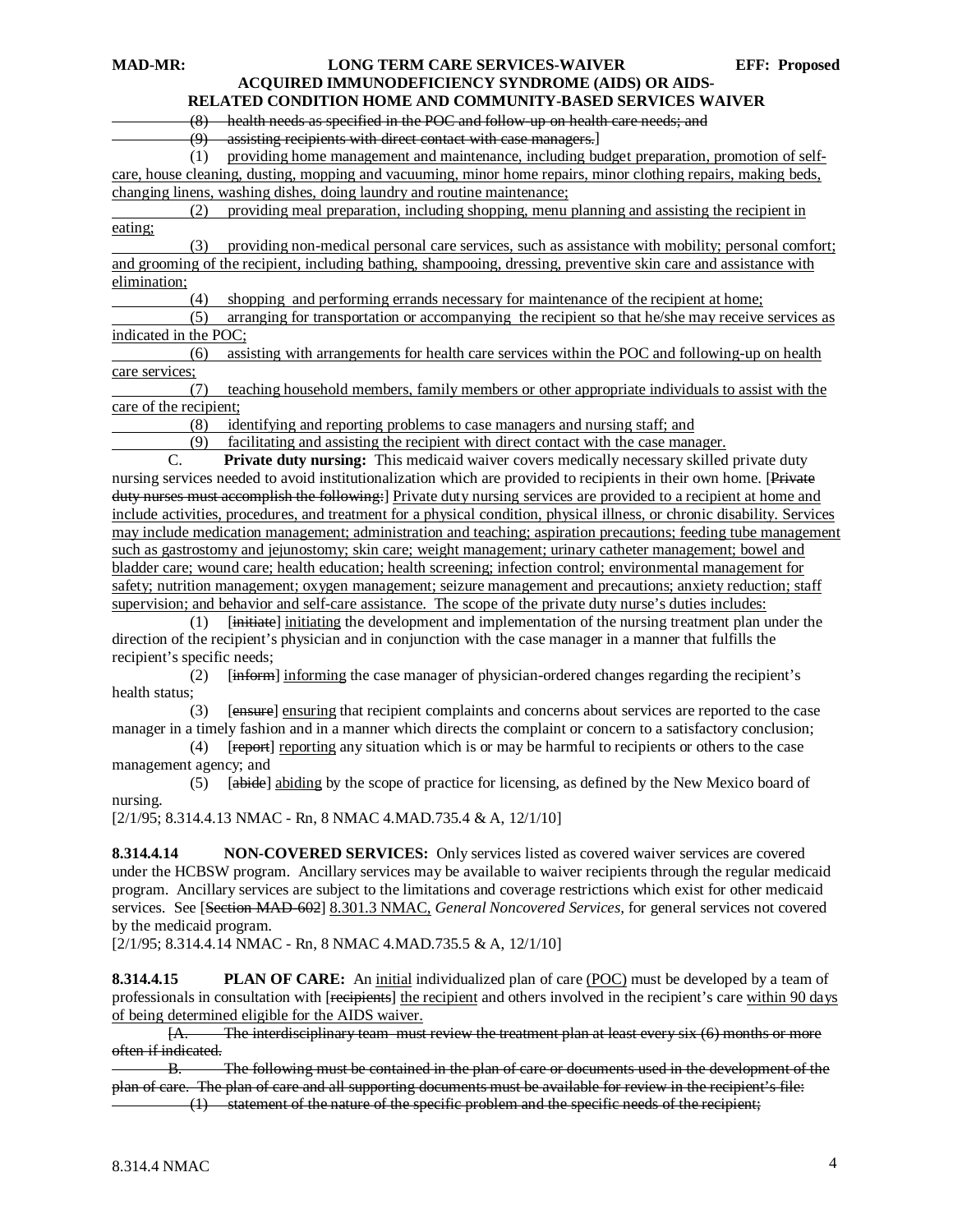#### **MAD-MR: LONG TERM CARE SERVICES-WAIVER EFF: Proposed**

## **ACQUIRED IMMUNODEFICIENCY SYNDROME (AIDS) OR AIDS-RELATED CONDITION HOME AND COMMUNITY-BASED SERVICES WAIVER**

(2) description of the functional level of the recipient, including an assessment and evaluation of the

| $fall_{\alpha\nu\dot{\alpha}\alpha\dot{\alpha}}$<br>1 <del>0110 wili</del> s. |                                                                                                          |
|-------------------------------------------------------------------------------|----------------------------------------------------------------------------------------------------------|
|                                                                               | (ດ່<br>mental status assessment:<br>.a                                                                   |
|                                                                               | ′ኈ`<br>intellectual function assessment;<br>. U 1                                                        |
|                                                                               | nevehological accordants<br>$\sim$<br><del>psychological assessiliciit;</del><br>$\overline{\mathbf{c}}$ |
|                                                                               | educational assessment;<br>u.                                                                            |
|                                                                               | vocational assessment;<br>' പ<br>Ċ                                                                       |
|                                                                               | $+$<br>social assessment;                                                                                |
|                                                                               | modication association and<br>$\sim$<br><del>mearcanon assessment, and</del><br>51                       |
|                                                                               | ′ኈ<br>physical assossment:<br>physical assessment,<br>(II)                                               |
| J                                                                             | statement of the least restrictive conditions necessary to achieve the purposes of treatment.            |
| (A`<br>ᅮ                                                                      | description of intermediate and long range goals, with a projected timetable for their attainment        |
|                                                                               |                                                                                                          |

and the duration and scope of therapy services;

 (5) statement and rationale of the treatment plan for achieving these intermediate and long-range goals, including provision for review and modification of the plan; and

 (6) specification of responsibilities for areas of care, description of needs, and orders for medication(s), treatments, restorative and rehabilitative services, activities, therapies, social services, diet and special procedures recommended for the health and safety of the recipient.

A. The case manager assists the recipient in identifying his/her dreams, goals, preferences and outcomes for service. The case manager obtains information about the recipient's strengths, capacities, needs, preferences, desired outcomes, health status, and risk factors. This information is gained through a review of the LOC assessment; interviews between the case manager and recipient; and the person-centered planning process that takes place between the case manager and recipient to develop the POC.<br>B. The POC addresses: activities of daily living assistance

The POC addresses: activities of daily living assistance needs, health care needs, equipment needs, relationships in the home and community, personal safety and provider responsibilities.

C. During the pre-planning process, the case manager provides the recipient with information about the AIDS waiver. The case manager provides information about the range and scope of service choices and options, as well as the rights, risks, and responsibilities associated with the AIDS waiver. The case manager then gives the recipient information about the AIDS waiver, community resources, and ways to interface with providers, physicians and support groups. The case manager is responsible for completing the CIA and obtaining other medical assessments needed for the POC; completing the annual LOC redetermination process; and referring the recipient to HSD for financial eligibility determination annually and as needed.<br>D. The case manager works with the recipient to identify service

The case manager works with the recipient to identify service providers to participate in the IDT meeting. State approved providers are selected from a list provided by the case manager. The case manager encourages the recipient to meet with the provider agencies and specific providers before making a choice of agency or specific provider. The recipient sets the date and time of the IDT meeting. The case manager works with the recipient to plan the IDT meeting and encourages him/her to lead the IDT meeting to the extent possible.

E. During the IDT meeting, the case manager assists the recipient in ensuring that the POC addresses the recipient's goals, health, safety and risks along with addressing the information or concerns identified through the assessment process. The case manager writes up the POC as identified in the IDT meeting. Each provider develops care activities and strategies for each outcome, goal, and objective identified at the IDT meeting. Implementation of the POC begins when provider service plans have been received by the case manager and recipient, and the plan and budget have been approved by the TPA contractor.

F. The case manager ensures for each recipient that:

 (1) the planning process addresses the recipient's needs and personal goals in medical supports needed at home for health and wellness;

 (2) services selected address the recipient's needs as identified during the assessment process; needs not addressed in the POC are addressed through resources outside the AIDS waiver program;

(3) the outcomes of the assessment process for assuring health and safety are considered in the plan;

 (4) services do not duplicate or supplant those available to the recipient through the medicaid state plan or other public programs;

(5) services are not duplicated in more than one service code;

 (6) the parties responsible for implementing the plan are identified and listed within the document; (7) the back-up plans are complete; and

 (8) the POC is submitted to the TPA contractor in compliance with the AIDS waiver policies and procedures.